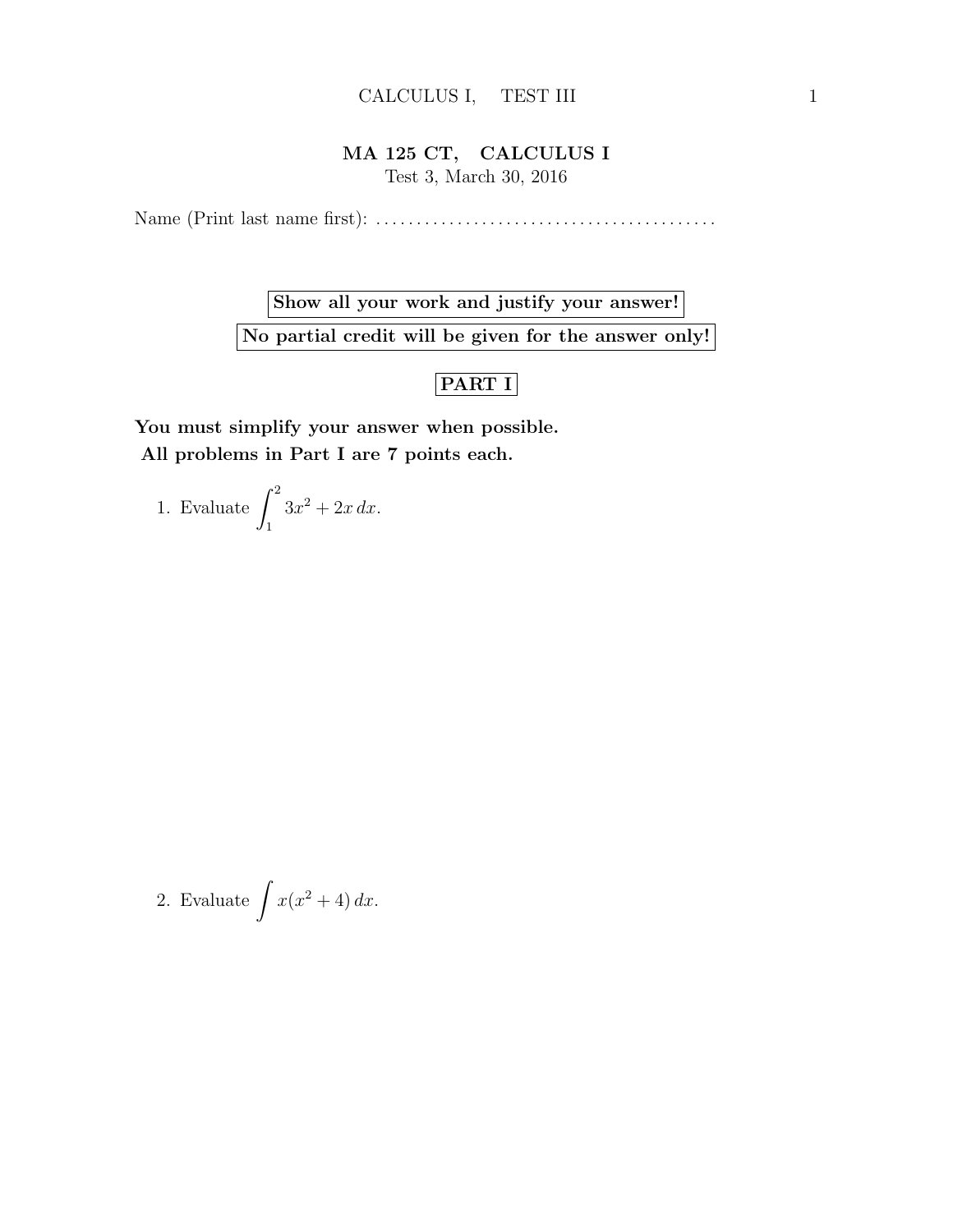3. Evaluate 
$$
\int x^2 \sqrt{x^3 + 3} \ dx
$$
.

4. The average value of the function  $f(x) = 3x^2$  on the interval [0, 2].

5. Evaluate 
$$
\int \frac{x^5 + x^2}{x} dx.
$$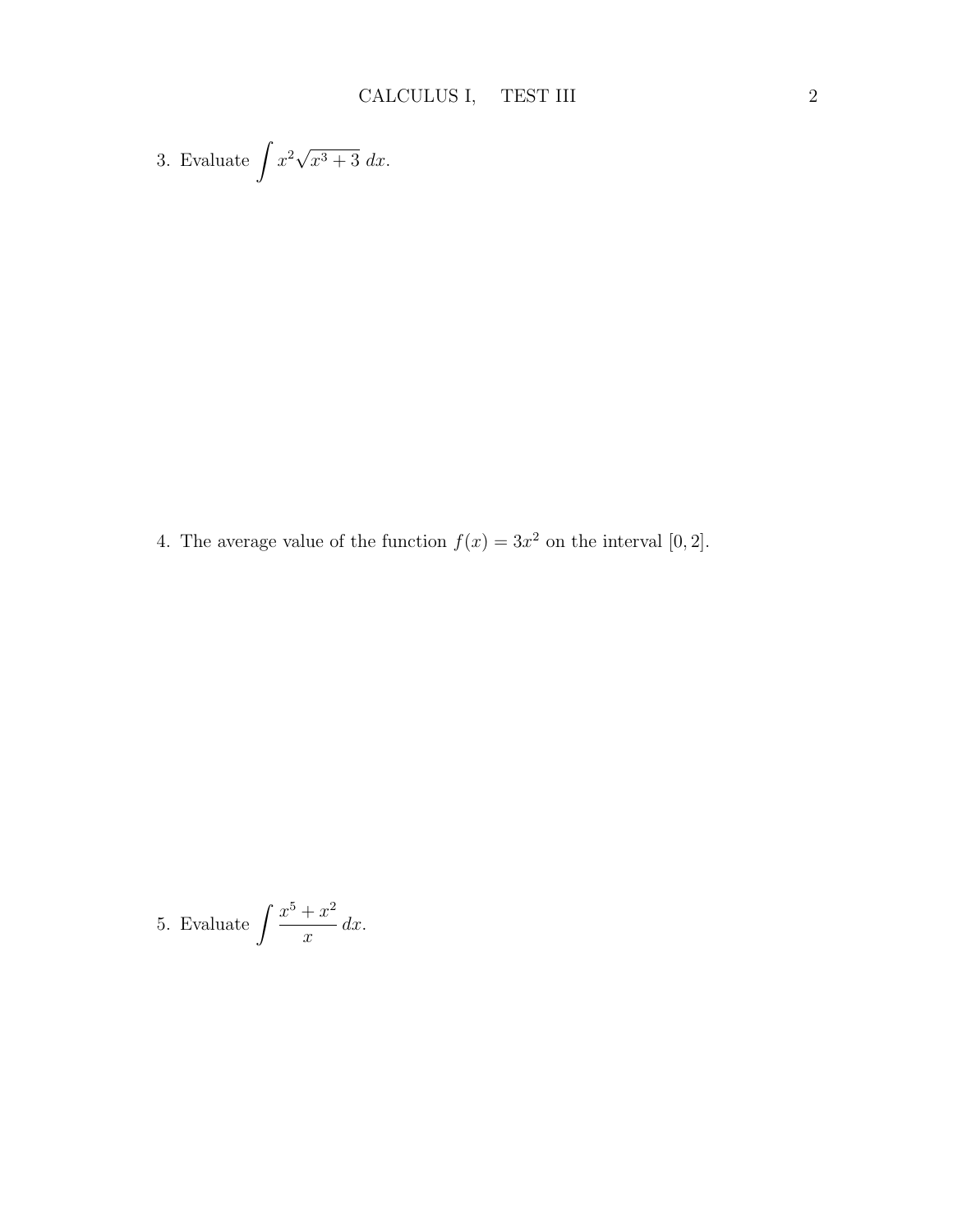6. Estimate  $\int_1^1$  $\boldsymbol{0}$  $cos(x^2) dx$  using a Riemann sum with  $n = 3$  terms and the **mid**point rule. [You do not need to simplify and compute a single number for your answer!]

7. Evaluate 
$$
\int_{-5}^{5} \frac{x}{x^4 + x^2 + 1} dx
$$
.

8. Use the fundamental theorem of calculus to find the derivative of the function  $y = g(x) = \int_1^x \cos(t^2) dt.$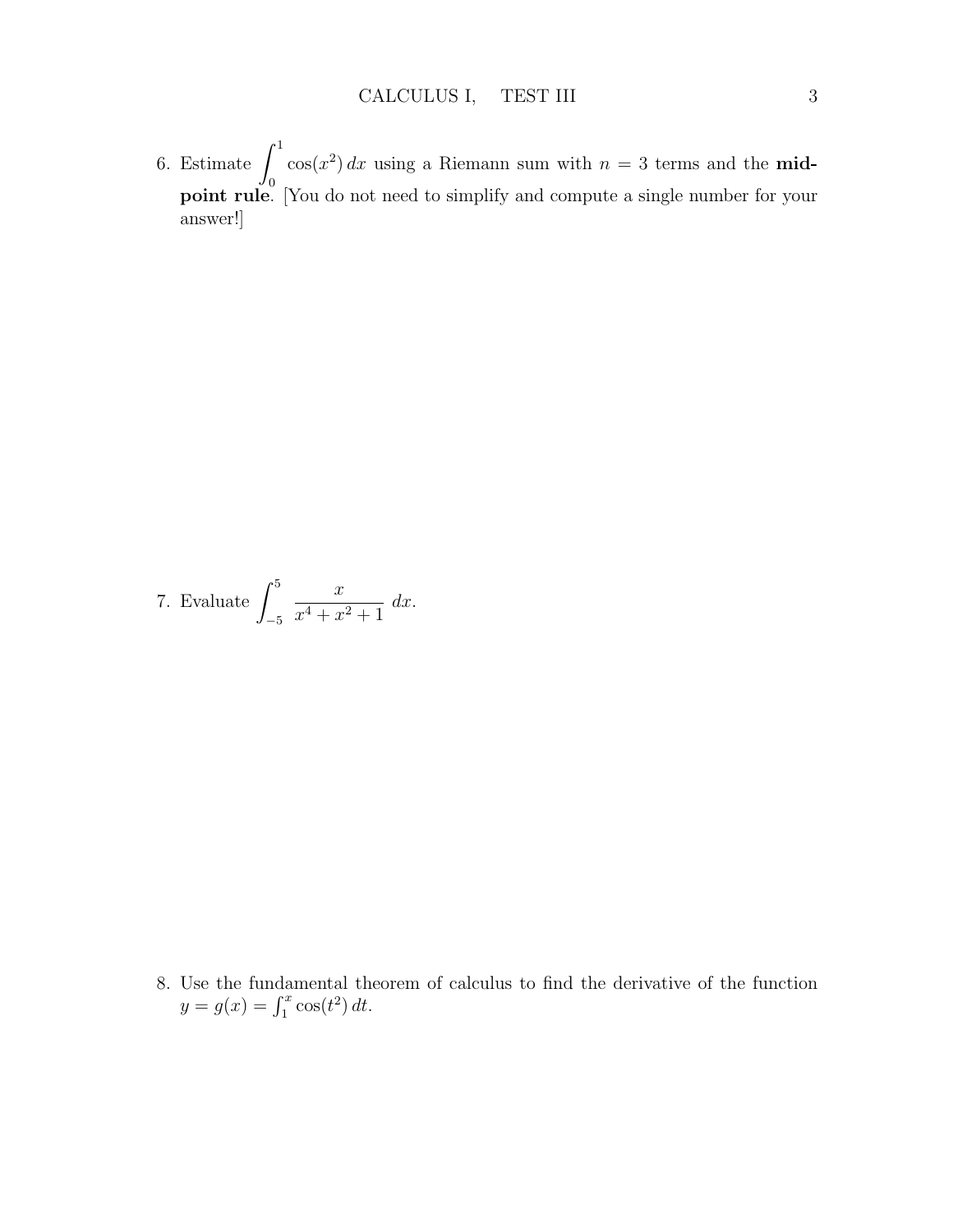## PART II

All problems in Part II are 11 points each.

1. Evaluate 
$$
\int \frac{x}{(1-x)^4} dx.
$$

2. Evaluate 
$$
\int \frac{\cos(1/x)}{x^2} dx.
$$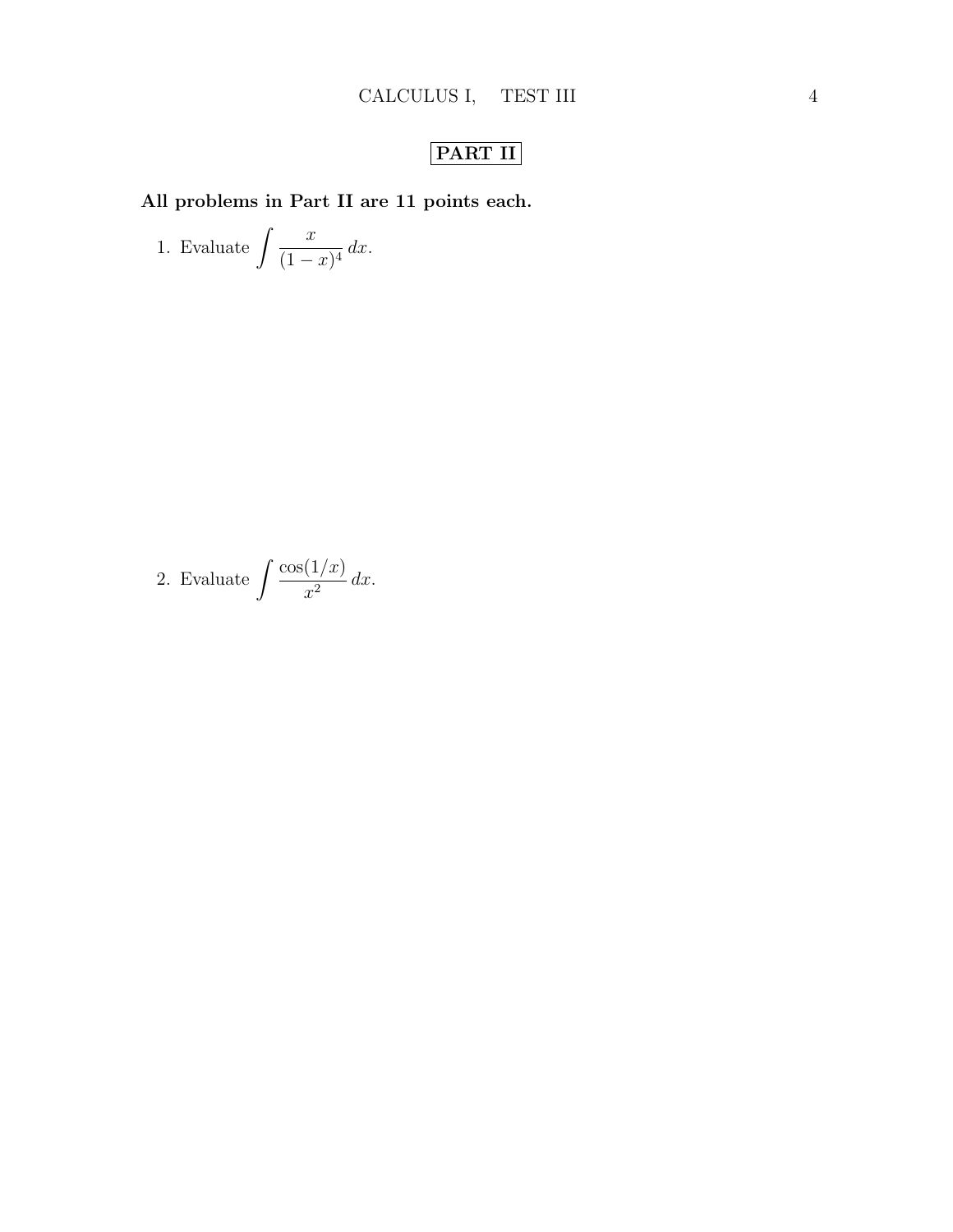- 3. Suppose the graph of a function  $y = f(x)$  is shown in the plot below. (i) Find the value of its integral:  $\int_0^3 f(x) dx$ 
	- (ii) Let  $g(x) = \int_0^x f(t) dt$ . What is the derivative  $g'(1)$ ?

(iii) Is  $g(x)$  increasing or decreasing on  $(1, 2)$ ? [As always you must explain your answer!]

The area of a triangle is  $\frac{1}{2} \cdot \text{base} \cdot \text{height}$ 



4. If the velocity of a particle is given by  $v(t) = 3t^2 + 1$  and the position  $S(0) = 3$ find a formula for the position  $S(t)$  at time t. Also find the total distance traveled by the particle between times  $t = 0$  and  $t = 2$ .